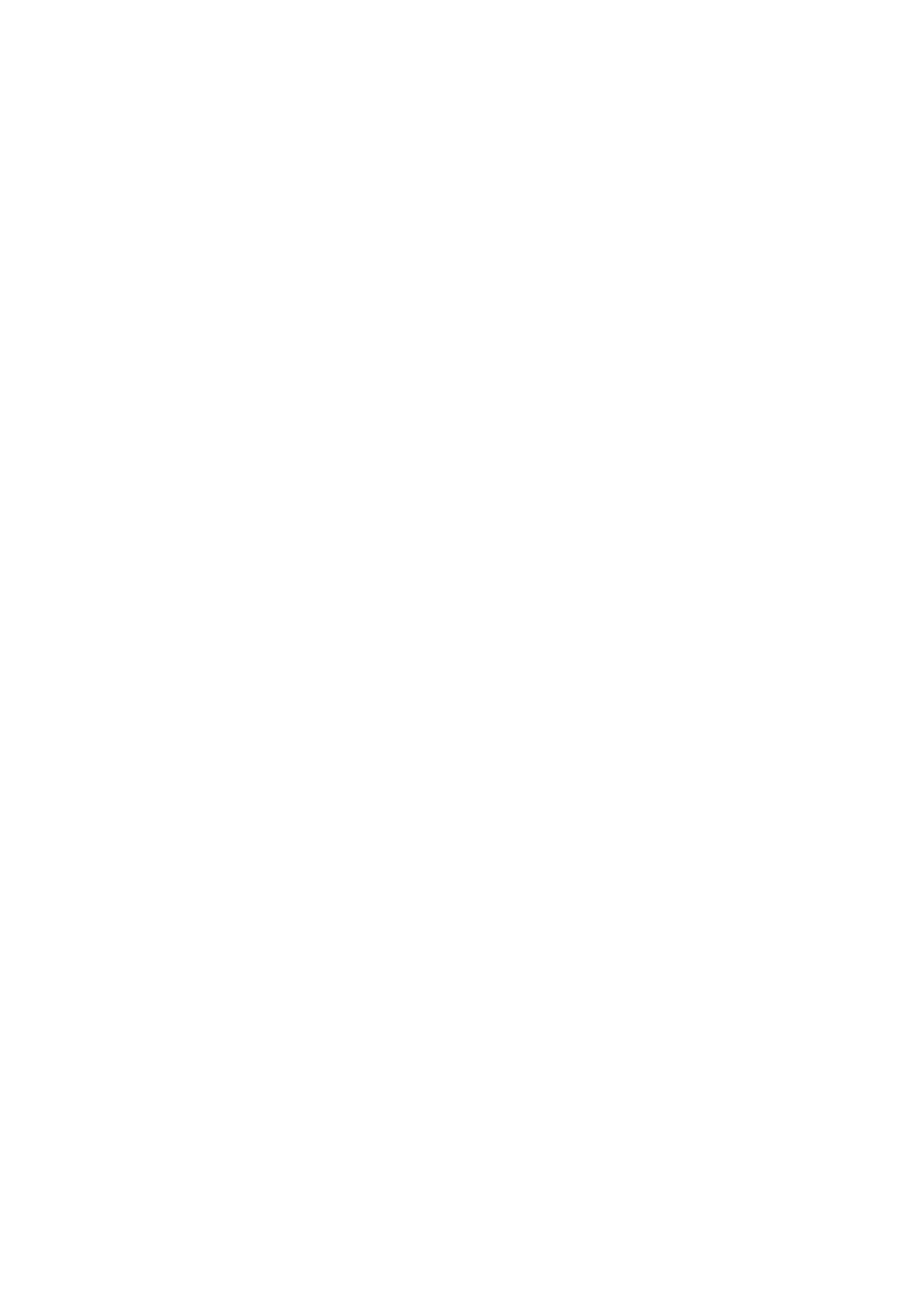Thank you Madam Chair, Ladies and Gentlemen.

I appear before this Commission following the summons received from the President of the Congress of Deputies in connection with the publication drafted and released by the Banco de España on 16 June entitled "Report on the Financial and Banking Crisis in Spain, 2008- 2014".

The plans to draft a report on the economic and financial crisis that first broke in Spain in 2007-2008 were considered some time ago in the Banco de España, justifiably so given that this crisis has been the worst the Spanish economy and financial system has undergone in recent decades.

The Parliament's decision last February to set up this Commission confirmed for us the advisability of drafting the Report, understanding that it could be a suitable contribution by the Banco de España to the Commission's work.

Although some of its effects have continued to the present day, the crisis may be deemed to have ended or been brought under control, in general terms, in 2015. By then, the financial conditions for households and firms had normalised to a significant extent, our economy had resumed a growth rate above 3%, significant increases in employment were posted, the recapitalisation and restructuring of our credit institutions ceased to exert any further significant impact on the increase in the deficit and public debt, and the Single Supervisory Mechanism – incorporated into the ECB – commenced operating.

The Report, in which several directorates general of the Bank participated and which was coordinated by the council member Fernando Eguidazu, covers the span of the crisis in the macroeconomic, financial, regulatory and supervisory areas, including national and European reforms.

I shall address, first, the aims behind the drafting of the Report; second, the macroeconomic environment in which the crisis unfolded, with the build-up of strong imbalances linked to private-sector debt; third, the restructuring and recapitalisation strategy for a series of credit institutions, essentially savings banks; and, finally, I shall take stock of this process, as far as we can currently consider it.

# **The aim of the Report**

Firstly, I would like to set out our aims in drafting the Report.

On 21 February, the Executive Commission of the Banco de España adopted the resolution to prepare, and I quote, "a detailed report on the financial and banking crisis that broke in Spain as from 2008, addressing its causes, unfolding and resolution, with particular attention to the Bank's conduct in the crisis".

The drafting of the Report took into account several constraints, two of which I would like to mention.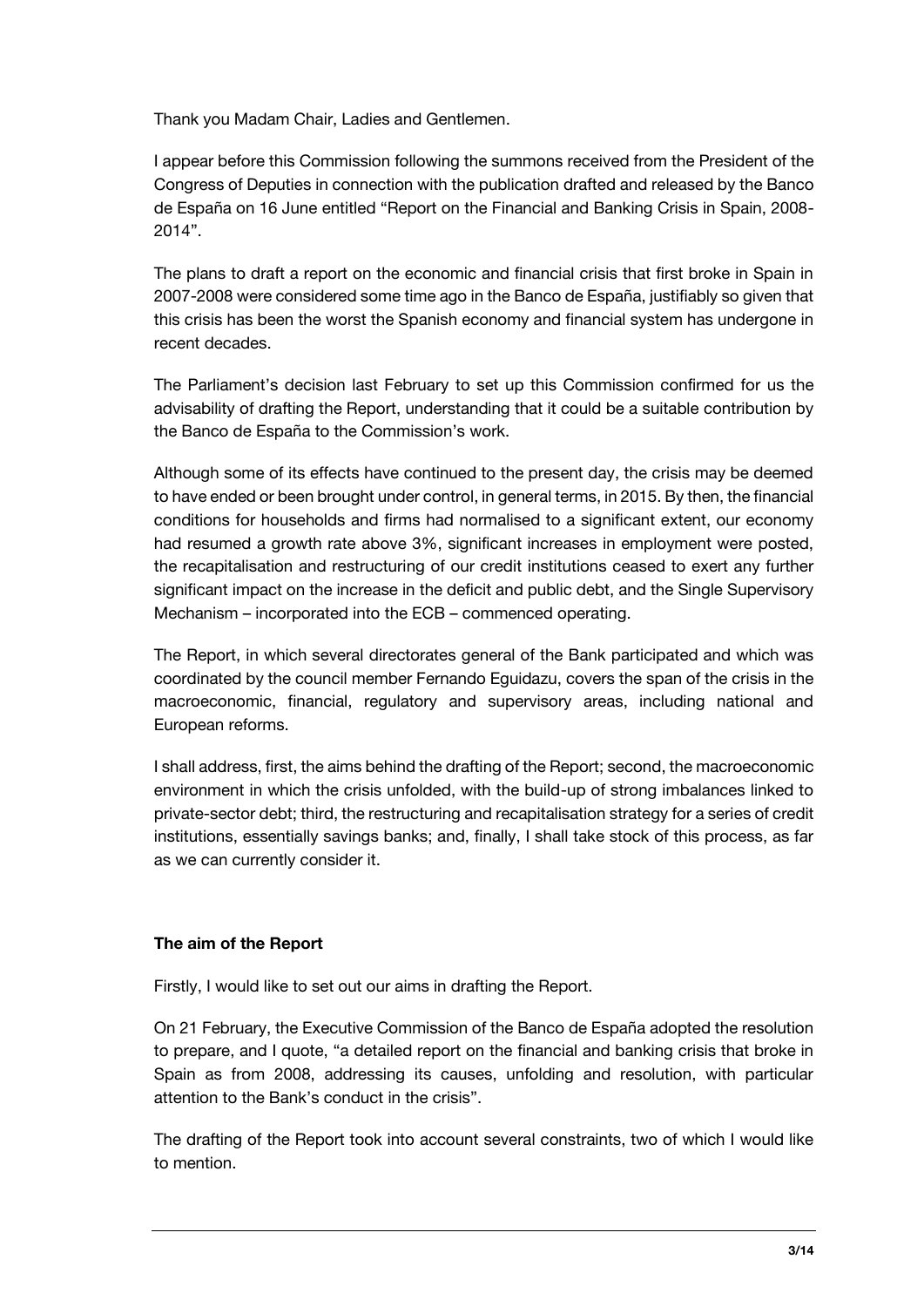On one hand, the obligation to maintain the confidentiality of individual banks' data. The Report contains ample information on credit institutions, including intervention processes and the public aid granted, but it cannot go into details linked to the supervision of individual institutions whose confidentiality is legally protected, or assess those matters that are currently the subject of proceedings initiated in the courts.

As to the period studied, although 2008 is the year the crisis started, the analysis is from 2000, on the understanding that it is impossible to explain the crisis without reviewing its sources and causes, which go back to the previous decade. Moreover, the year 2014 has been chosen as the date to close off the period considered, bearing in mind that it was the end of this year that saw the start-up of the Single Supervisory Mechanism, and that the measures envisaged in the Memorandum of Understanding entered into with the European Commission in July 2012 may be deemed to be concluded. In short, the seven years from 2008 to 2014 match quite closely the period which saw the emergence and development of the crisis, its treatment and the start of the recovery.

The Report explains the measures applied, which should be considered in their macroeconomic and financial setting, one which progressively changed over the period in question. Indeed, from 2008 to 2014 the Banco de España prepared a considerable number of releases, articles and reports on the crisis and the measures adopted, which were available in print or on our website no sooner were they drafted. That is to say, the Bank had already prepared and published extensive information on and various analyses of the crisis; but what was missing was an orderly overview, in terms of both the timeline and the different themes, addressing the key macroeconomic, financial, regulatory and supervisory aspects.

## **The imbalances built up in the Spanish economy in the expansion prior to 2008**

Allow me first to refer to the build-up of macroeconomic and financial imbalances in the expansion years prior to the crisis, linked most significantly to private-sector debt.

In its opening chapter, the Report indicates that an intense process of indebtedness unfolded in Spain from 2001 up to 2007, as reflected in Table 1.1 (p. 66).

The figures for the period 2001-2007 are as follows: set against nominal GDP growth of 67%, credit to the private sector increased by 221%, concentrated especially in the real estate sector, where growth of 250% in house purchase loans and of 513% in the case of credit to construction and real estate services companies was recorded. Peak growth in credit was in 2005 and 2006. In those two years, credit to the private sector grew by 60%, that earmarked for house purchases by 65% and that to construction and real estate services firms by almost 100%, i.e. it practically doubled in two years.

Over the same period 2001-2007, 570,000 new houses per year on average were built, house prices increased twofold in real terms, and by 2.5 times in nominal terms. As the Report notes, this process adjusted to a dynamic consistent with what may be considered to be a speculative real estate bubble, meaning that the attendant prices stood far above what the fundamentals in the respective markets – and naturally the housing market – would have warranted.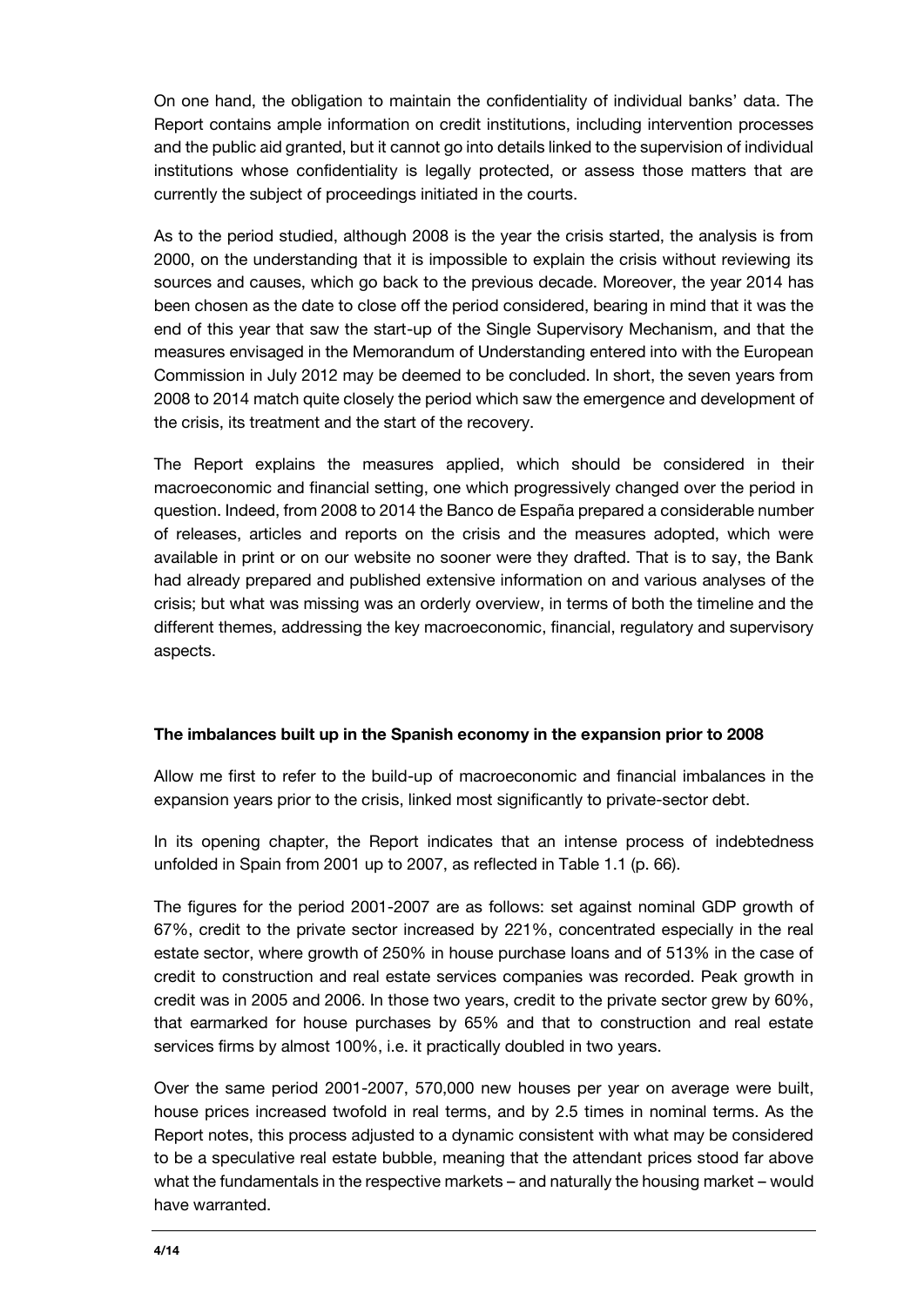The increase in credit and its concentration in the real estate sector came about at a time at which the Spanish economy was undergoing deep-seated changes, on two fronts in particular: the adoption of the euro and rapid demographic growth, which made it difficult to assess the scale of the imbalances.

The adoption of the euro as from 1999 entailed the disappearance of the adjustment mechanism for the exchange rate against the rest of the euro area countries and the adoption of the common monetary policy, which maintained an expansionary stance during those years, with an appreciable reduction in the interest rates prevailing for the Spanish economy. The monetary policy stance was appropriate for the area as a whole, but was no doubt overly expansionary for Spain.

The build-up of imbalances also occurred in other euro area countries, in a setting in which different institutions, analysts and economic policymakers confided excessively in the stabilising effect of the euro. This meant that, for example, the differences in the risk premia applied to the various issuers of government debt disappeared. It was thought – and this was a widely held viewpoint – that membership of the Monetary Union would reduce the risk linked to current account deficits, because they could be financed within the Union in light of the free movement of capital. This approach, which would be proven to be mistaken with the crisis, led, among other things, to the risk associated with our economy's growing external debt not being properly estimated.

As regards demographic growth, the population rose by around 5,000,000 between 2000 and 2007, an unprecedented increase in such a short period since population series have existed in Spain, i.e. since the mid-18th century. Almost 90% of this population increase was attributable to net immigrant inflows, most of whom adults, which fuelled the growth of the real estate sector by means of both a permanent increase in the demand for housing and, on the supply side, by providing the labour that helped the construction sector expand.

During those years, in its analyses on the Spanish economy and in its supervisory tasks, the Banco de España identified the main problems that were building up and signalled aspects such as the growing vulnerability of households' and non-financial corporations' financial position, associated with their growing and sizeable debt; the big increase in house prices; the excessive concentration of credit in the real estate sector; the excessive dependency on external funding; and the accumulation of losses in competitiveness in the Spanish economy. That said, as the Report states, they were considered to be downside risks, in a scenario that foresaw a move towards lower growth rates and a gradual correction of the imbalances. The Bank did not anticipate such an acute recession as that which took hold from late 2008, which would reveal the scale and gravity of the imbalances that had built up in our economy.

The Bank adopted regulatory and supervisory measures which, over time, have been acknowledged internationally as advanced and innovative, even though they were questioned at the time by various national and international institutions, and by the Spanish banking sector, the latter understanding that they placed our banks at a competitive disadvantage. The two instruments in question were the countercyclical provisions, which were established by equipping the general provisions already in place with a component linked not to non-performance but to credit growth; and the requirement that structured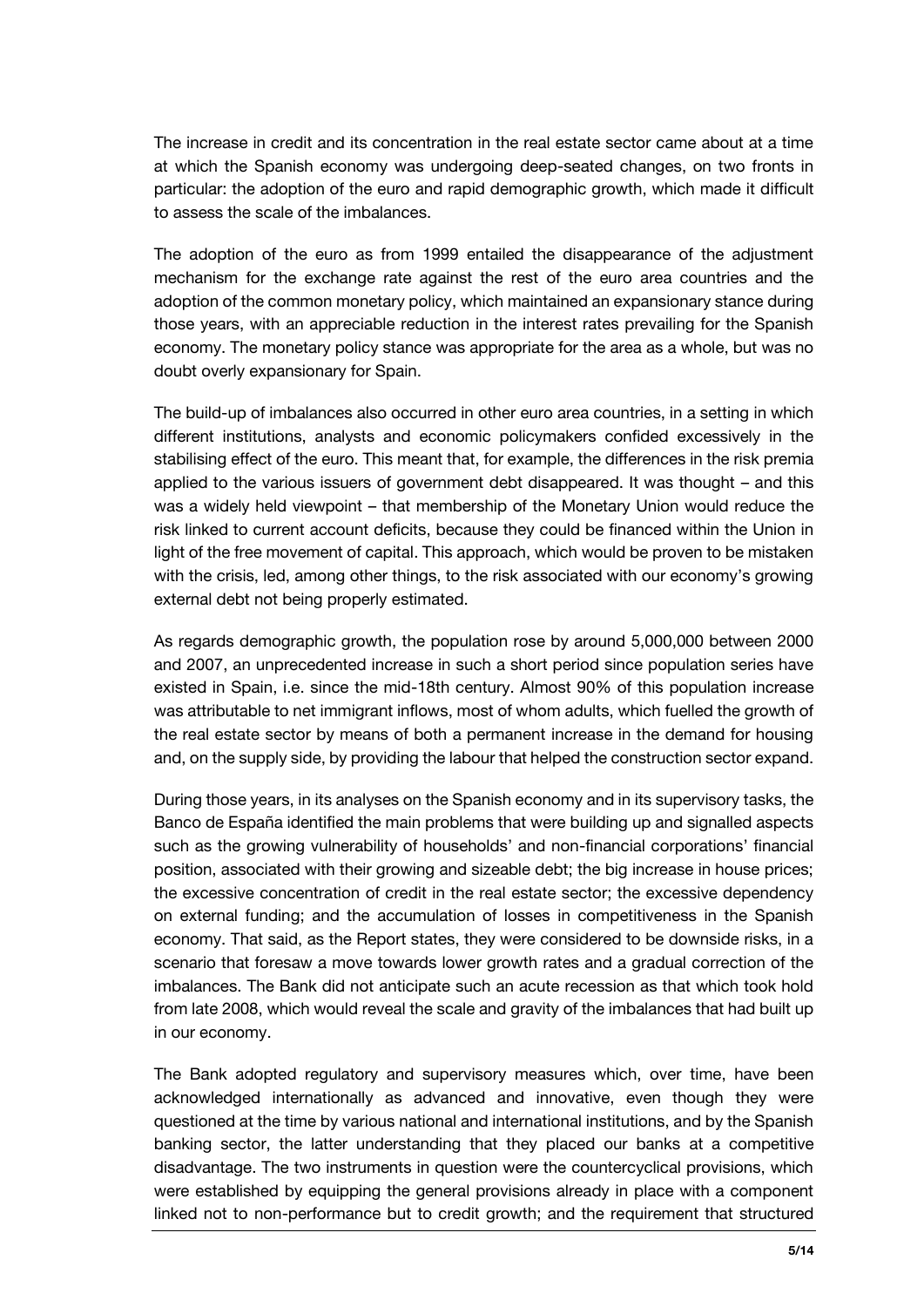investment vehicles be included within the scope of prudential consolidation of the credit institutions creating them, thereby preventing the transformation and securitisation of poorquality loans from proliferating, which was one of the sources of the international banking crisis.

In 2008 the countercyclical provisions accounted for a sizeable volume of funds, of over €26 billion; the stricter treatment in Spain than in other countries of special-purpose investment vehicles deterred our banks from using this artificial risk-reduction mechanism, which contributed to the impact of the first crisis on our banks being relatively lighter.

The main lesson of this process has been the importance of what we call "macroprudential" instruments, which did not exist at the time and which have now been set in place in all developed countries following the work of the Financial Stability Board created by the G20 in 2009, and of the European Systemic Risk Board, linked to the European System of Central Banks, created in 2011.

As highlighted in the Report (pp. 64-65), while the appropriate compulsory rules for banks did not then exist, the Bank could have promoted the application of ceilings on the expansion of credit along three different avenues: containing or limiting risk concentration in the real estate development and construction sector; controlling or limiting leverage (the relationship between assets and liabilities, between exposures and their financing); and controlling or limiting the mortgage loan amount as a proportion of the value of the collateral (LTV). But these instruments were not at that time those habitually used by supervision, given that a microprudential approach was followed, focusing on ensuring the solvency of individual institutions.

## **The restructuring and recapitalisation strategy**

Secondly, I am going to address the strategy adopted as from late 2008, which is analysed in detail in the second and third chapters of the Report. I shall review the main developments using, as the Report does, a timeline that helps better explain the measures adopted in their context at each point in time. I shall later also refer to some of the most frequent or significant questions posed about the strategy that was adopted.

From late 2008, at a time marked by the serious downturn in international financial markets following the collapse of Lehman Brothers in September that year, liquidity support mechanisms for the financial system were set in place through the establishment of the Fund for the acquisition of high-quality financial assets and the development of a system for the granting of State guarantees for specific issues. In line with the reforms being rolled out in various European countries, it was moreover decided to extend deposit guarantee coverage from €20,000 to €100,000.

As from 2009, the difficulties in the financial system intensified. In March that year the case of Caja Castilla la Mancha marked a turning point, as it highlighted how necessary new arrangements were to address the restructuring of ailing institutions. Given the constraints on savings banks (duly detailed in the Report), a strategy was adopted between 2009 and 2011 turning on two pillars: to assist the restructuring of the system through voluntary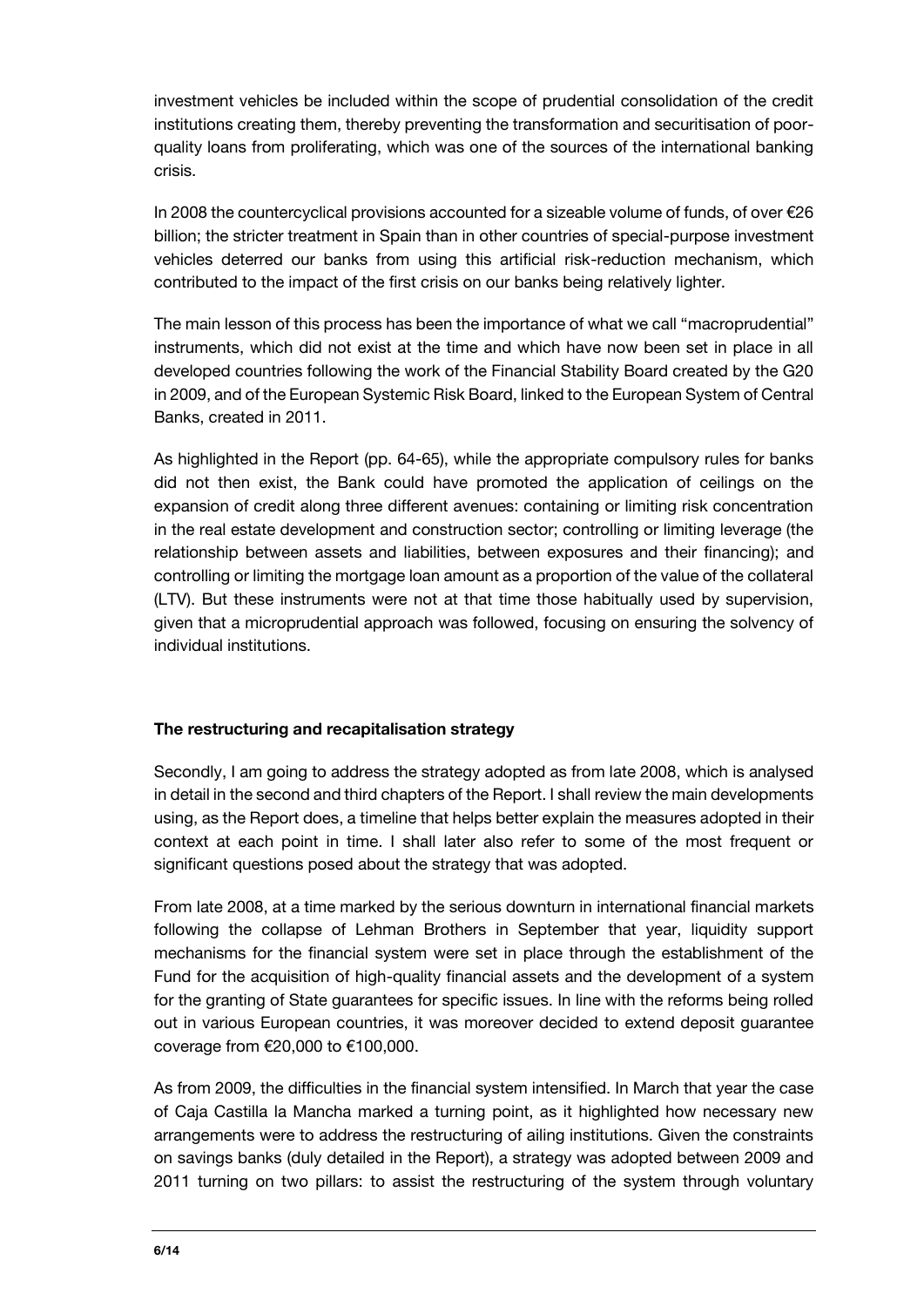mergers and the resolution of less viable institutions; and the strengthening of solvency through the clean-up of institutions' balance sheets and the shoring up of their capital.

As regards the first of these pillars, two measures are worth noting: the creation of the Fund for the Orderly Restructuring of the Banking Sector (FROB), and the reform of the institutional protection scheme (IPS).

The FROB was created in June 2009 to support restructuring and voluntary integration processes, including financial support, in the main, through the acquisition of "*participaciones preferentes*" (preference debt instruments) or, where appropriate, through managing bank interventions. Later, in February 2011, the FROB was reformed following the worsening of the sovereign debt crisis in Europe, which increasingly hampered access by banks from various countries, Spain among them, to the wholesale funding markets, and which had led to the Greek and Irish programmes in May and December 2010. The role of the FROB was adapted, enabling it to acquire ordinary shares temporarily (up to 5 years), which was known as FROB II.

The FROB covered shortcomings in the pre-existing arrangements on two main fronts: the insufficiency of the deposit guarantee schemes' funds, as their capacity was not calculated to tackle systemic crises, with potential contagion arising in the event of their members being demanded to make extraordinary contributions; and to provide swift capital contributions for ailing banks, obviating the problems posed by mercantile regulations and, in particular, the need to obtain the approval of banks' General Meetings. As detailed in Table 2.8 of the Report, the contributions from FROB I and FROB II totalled  $\epsilon$ 15,617 million, assigned in their entirety to savings banks and conditional upon restructuring and the enhanced efficiency and governance of the recipient institutions.

In April 2010 the regulations governing IPSs - dating from 2007 -were amended to afford them greater stability, reinforcing banks' commitment to permanence, requiring that the central institution should take the form of a public limited company and that it should be at least 50%-held by the savings banks. The IPSs offered a flexible formula for integration analogous to mergers for practical purposes, but retaining the institutions' individual legal personality and thereby facilitating integration processes principally between savings banks which, given their nature, did not have the same flexibility as banks to conclude merger agreements.

As to reinforcing institutions' solvency, mention may be made of the July 2010 savings bank reform (Decree-Law 11/2010 of 9 July 2010) which, among other measures, sought to ease their access to capital markets through the issuance of equity units with voting rights, or the pursuit of activity through a bank, separating banking activity from the Foundations that could control the savings banks; and the February 2011 Royal Decree-Law to reinforce the financial system, which included new solvency requirements in line with the standards of the revised Basel II Accord, stealing a march on the European Directive. Among other aspects, the legislation introduced greater capital requirements and more demanding definitions for their various components, along with stricter definitions for risk-weighted assets.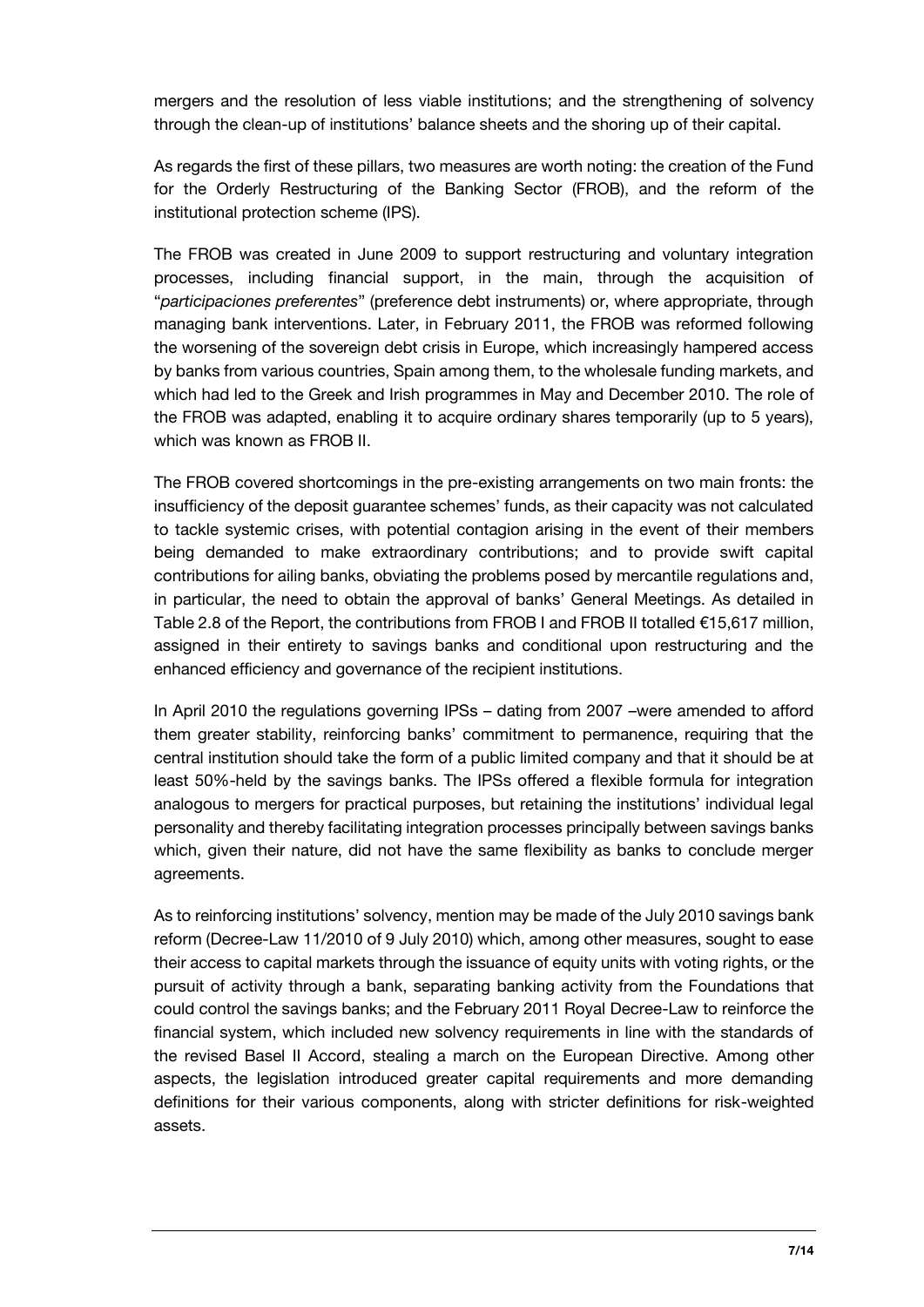Moreover, in June 2010, the Banco de España reinforced accounting requirements with a view to increasing coverage more swiftly through provisions for non-performing assets. As a result of these measures, deposit institutions' overall solvency ratio increased from December 2007 to December 2011 from 10.6% 212.2%. At end-2011, the volume of provisioning set aside by our banking system and savings banks as a whole exceeded €138 billion (13% of GDP).

This strategy was greatly affected and indeed interrupted in 2012, with the euro area crisis. The crisis saw various periods of tension, the result of the interaction between sovereign, banking and macroeconomic risks.

The first half of 2012 saw a stepping up of so-called "redenomination" risk, which was a euphemism for the doubts over certain countries, Spain among them, remaining in the euro area and, indeed, over the survival of the single currency. In March, a second bail-out was approved for Greece and, in May, with the inconclusive Greek elections, rumours were again unleashed about the country exiting the Monetary Union. In parallel, there was a fresh bout of tension centred on Spain and on Italy, where two-year risk premia relative to the German Bund climbed to over 700 and 500 basis points, respectively.

Fears intensified in Spain over the impact of the double-dip recession on the position of credit institutions and on the feedback loop between sovereign and banking risk. Funding conditions on the wholesale markets once again tightened and net fund outflows to the external sector stepped up, totalling €320 billion in cumulative 12-month terms, 29% of GDP. In mid-2012, Spain was facing what was practically a collapse in external funding, which it was able to offset with a substantial increase in Eurosystem funding, which came to account for €412 billion in August 2012, 34% of the liquidity injected by the Eurosystem into banks across the whole euro area.

In response to the worsening of the crisis, the Government approved two Decree-Laws in February and in May 2012 on the write-down of real estate risks on credit institutions' balance sheets; and in July 2012, a reinforced strategy for capital restructuring and strengthening was adopted through the Memorandum of Understanding (MoU) with the European Commission. This included an injection of funds, provided through the European Stability Mechanism, for more than €41 billion. That same summer, the European Union took further steps in the reform of the euro area's institutional architecture, which were crucial in dispelling redenomination risk. The measures included the approval of the plans for the Banking Union and the decision in September 2012 by the European Central Bank on possible direct purchases in the secondary market for government bonds subject to economic adjustment programmes or precautionary programmes.

Chapter III in the Report explains the strategy agreed upon in the MoU. The main features of the measures were as follows: a new recapitalisation and restructuring process with public aid via the FROB, including an external assessment of the Spanish financial system, all of which is detailed in Diagram 3.1 and Table 3.3 of the Report; the segregation of a substantial volume of impaired assets of the banks that received public aid, which were transferred to Sareb, as detailed in Table 3.5 of the Report; and compliance by all banks with a level of top-quality capital of 9 %.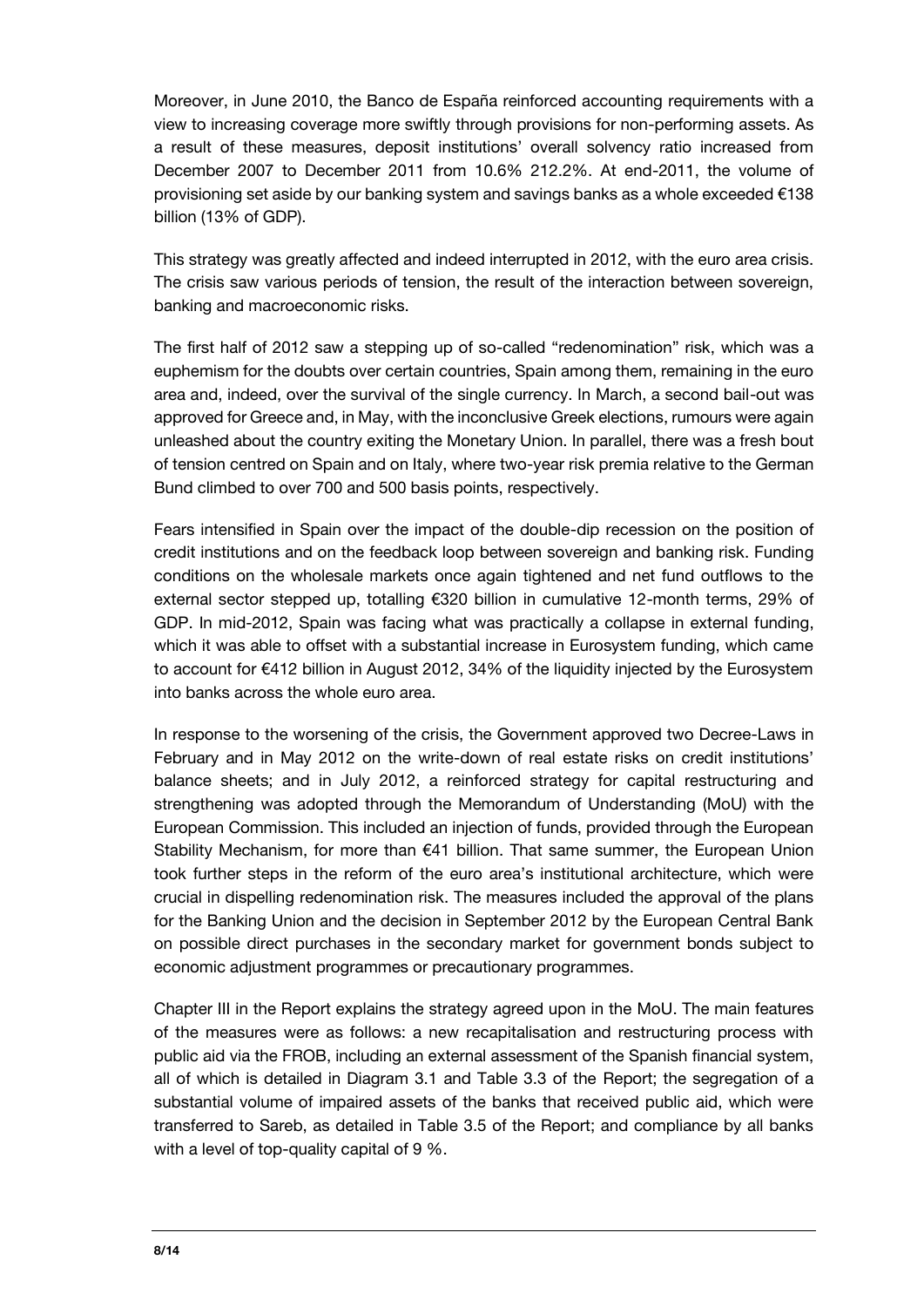Chapter III also describes the measures adopted to support the retail holders of shares and hybrid instruments affected by the restructuring exercises at the banks which moved into the FROB's orbit (pp. 180-181). The two measures adopted were: 1) to enable the Deposit Guarantee Scheme (DGS) to purchase the shares that retail holders of preference debt instruments and subordinated debt had received in exchange for their securities when the shares were not listed (this was the case of Novacaixagalicia and Caixa Catalunya); and 2) to create a committee to establish the criteria that would govern the arbitration to be offered by FROB investee banks to the retail holders of these instruments to resolve cases of misselling. Subsequently (Table 3.4, p. 194), the amount of the instruments issued by Bankia, Caixa Catalunya and Novacaixagalicia is given, along with the arbitration requests received and the awards favourable to customers: overall, arbitration with a favourable award amounted to €3,125M, relating to almost 300,000 customers.

Bearing in mind the doubts over the viability of the euro and over Spain continuing in the single currency, and given the serious crisis facing our financial system, I believe that the restructuring strategy and its financing as set out in the 2012 Memorandum of Understanding was proportionate and has managed to achieve the normalisation of our financial system, as explained in Chapter IV of the Report.

## **Options in the restructuring process**

Allow me now to turn to two questions: the options other than the strategy that was adopted; and why the reform and restructuring process under way since 2009 had to be reinforced, through the 2012 Memorandum of Understanding.

As regards the options, I believe the debate mainly focuses on the early years of the crisis, between 2009 and 2011. The two scenarios usually mentioned are, first, not having bailed out non-solvent banks, facilitating their winding up; and second, as opposed to the gradual strategy launched, to have acted more aggressively from the outset, with an injection of public funds in the form of capital and the segregation of impaired assets into purpose-built companies, such as that which was finally created, namely Sareb.

With respect to the first scenario, and irrespective of political considerations, letting ailing banks go bankrupt was not a reasonable option in economic terms.

The winding up of banks would have meant the paralysis of banking services and losses for depositors in the institutions concerned of that portion not covered by the DGS (a portion that could be very high), accentuating the risk of contagion to other institutions. This type of strategy would have had a devastating impact on confidence and the stability of the financial system, on the real economy and on employment, and it would very likely have meant a higher cost for taxpayers insofar as the DGS would almost certainly not have been able to meet the coverage of deposits without further public aid.

Indeed, leaving aside the case of Lehman Brothers, which was not a commercial bank but an investment bank without retail depositors, and the most particular case of Cyprus in 2013, I know of no other instance during the crisis that began in 2008 of the authorities of a country having adopted a bank winding-up solution that entailed losses for depositors.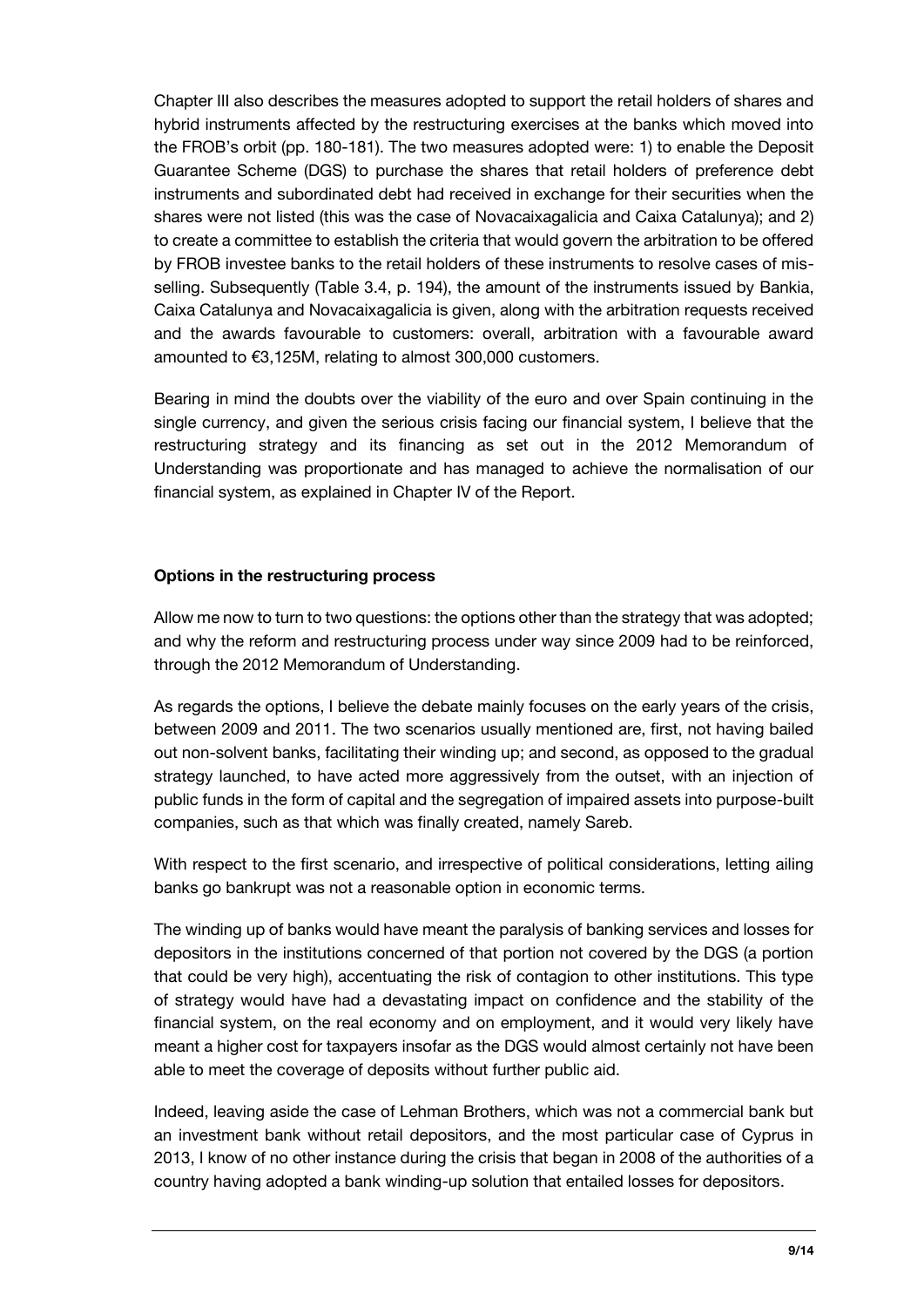The strategy chosen sustained the viability of the banks that received aid, maintaining their regulatory capital and the continuity of their core functions, and thereby protecting their depositors. As Table 2.8 in the Report (p. 137) shows, at end-2011, the aid assigned to banks had already risen to €25.5 billion (€15.6 billion of which were in the form of public aid through the FROB, and the rest comprising private funds through the DGS). This aid enabled the banks that received it to sustain deposits, totalling around €487 billion, around one-third of credit institutions' total deposits, of which over €250 billion were guaranteed.

As regards the second scenario, the strategy of an early public bail-out for a significant portion of the system of credit institutions, which was at the time colloquially known as the "*manguerazo*" (liquidity dousing), was a means opted for in 2008-2009, with various formats, by countries such as Germany, the Netherlands, the United Kingdom and the United States. However, in those years in Spain, private solutions prevailed, with liquidity support measures in 2008 and, from 2009, with injections by the FROB, mainly through preference debt instruments, i.e. hybrid debt (not capital) instruments. It would not be until 2011 that, with the reform of the FROB, the way was paved for capital contributions with public funds and, into 2012, with the MoU, for further injections of public funds and for the creation of Sareb.

From a fiscal standpoint, the option of massive and early capital injections with public funds could, perhaps, have been viable in Spain until 2007, while public finances were still running a surplus and GDP growth stood above 3.5%; and there was still some leeway in 2008, despite the slowdown in growth and the increase in the fiscal deficit, which rose that year to 4.4% of GDP. Nonetheless, from 2009 it became very difficult, if not indeed impossible, against a background of recession, with a decline in GDP of 3.6% and a rapid deterioration in public finances. In 2009, the budget deficit climbed to 11% of GDP; and public debt increased in only two years by almost 20 pp of GDP to 52.8%, compared with 35.6% in 2007.

It should moreover be borne in mind that Spanish credit institutions generally had, in the initial years of the crisis, high levels of provisioning and profitability, which probably contributed to generating excessive confidence in their ability to finance, through exclusively private means, the restructuring and strengthening of their capital. The preference for seeking out private solutions was naturally governed by the aim to minimise the impact for taxpayers; but another determinant here was the objective to undertake the necessary reform of savings banks, which were by then subject to well-known problems of governance, it being considered that a strategy of widespread public aid could set back or make this reform more difficult.

The question hanging in the air is whether the alternative of strong public aid to credit institutions in the initial phases of the crisis would ultimately have entailed a lower fiscal cost than the gradual approach opted for. But this question is, as economists would say, counterfactual, i.e. attempting to imagine the consequences – desired and undesired alike – of something that did not happen. Whatever interest this question may have, naturally the Report does not go into it, and I do not believe it is for the Banco de España to respond to it.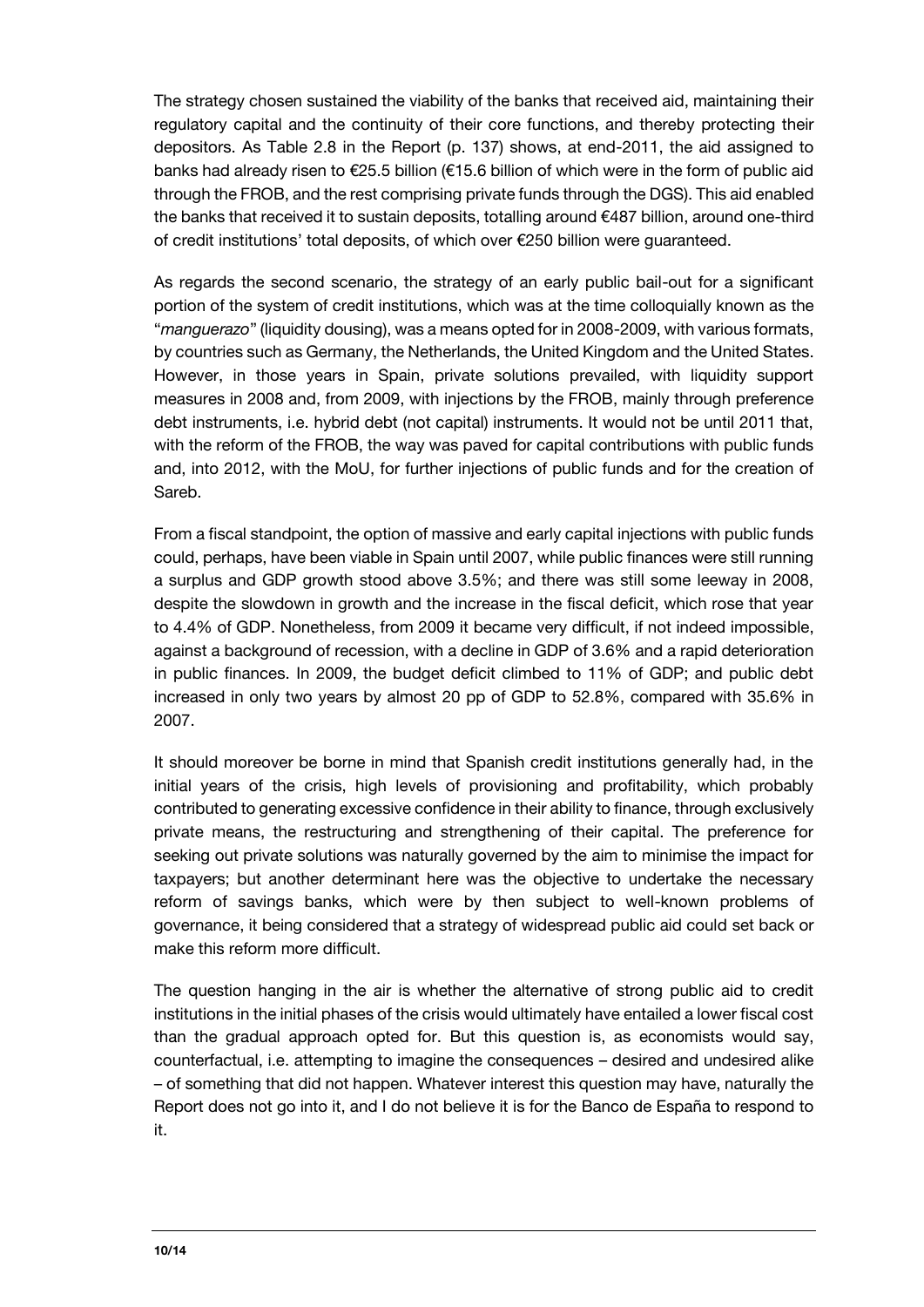A second question is why some of the savings bank IPSs did not withstand the double-dip recession and had to undertake further restructuring measures as from 2012.

With hindsight, the IPSs were in most cases clearly but a prior step to necessary and actual mergers, and several of these groups were evidently insufficient when faced with the second recession. Yet it should be recalled that the IPSs were an instrument that provided for the integration of savings banks and of credit cooperatives, which had less flexibility to undertake true mergers. The integration processes called for a voluntary agreement between the parties. In the midst of the crisis, these agreements were not easy and they required, moreover, the approval of the related regional government authorities.

But in 2011 nobody, or practically nobody foresaw the double-dip recession and less still how violently it would affect the Spanish economy.

In April 2011 most agencies, including the IMF, the OECD, the European Commission and the Banco de España, were forecasting growth for our economy of around 0.8%, which at the end of the year turned out to be a decline in GDP of 1.0%, the biggest forecasting error on record in recent times for these institutions. The European Central Bank was acting in response to what it saw as a recovery scenario for the euro area, as testified by the fact that it raised its benchmark interest rate by 25 bp on two occasions, in April and in July 2011, only to reverse these rises from November, in light of the worsening sovereign debt crisis. The forecasting error was also most significant in 2012: in their 2012 spring projections, most institutions estimated a decline in GDP of around 1.6%, and ultimately it was 2.9%.

## **Overview**

As is addressed in the final chapter of the Report, I should now like to take an overall view of the crisis.

With regard to the regulatory and supervisory architecture of the financial system, we now have new arrangements underpinned by the European System of Financial Supervision and by the Banking Union in the euro area. New and more powerful regulatory and supervisory tools are at hand, including higher capital requirements, increased in the case of systemically important institutions, and the new instruments provided by macroprudential policy and resolution policy, also within the European framework. There is still work to be done with these arrangements, mainly the development of the third pillar of the Banking Union, comprising a common deposit guarantee scheme and the pooling of resources in the Single Resolution Mechanism.

The Spanish financial system, for its part, has undergone most significant restructuring. This is reflected in the reduction in the number of institutions, mainly among savings banks, whose number fell from 45 to 10 institutions, 8 of which are currently banks; and in the reform of the banking sector which, from 2008 to 2015, saw the number of offices fall by one-third and staff numbers by more than one-quarter.

Spanish banks are today better capitalised. Deposit institutions' overall solvency ratio rose, in terms of capital relative to risk-weighted assets, from 10.6% at end-2007 to 14.5% at end-2015. From 2008 to 2015 the sector undertook a major clean-up of its balance sheets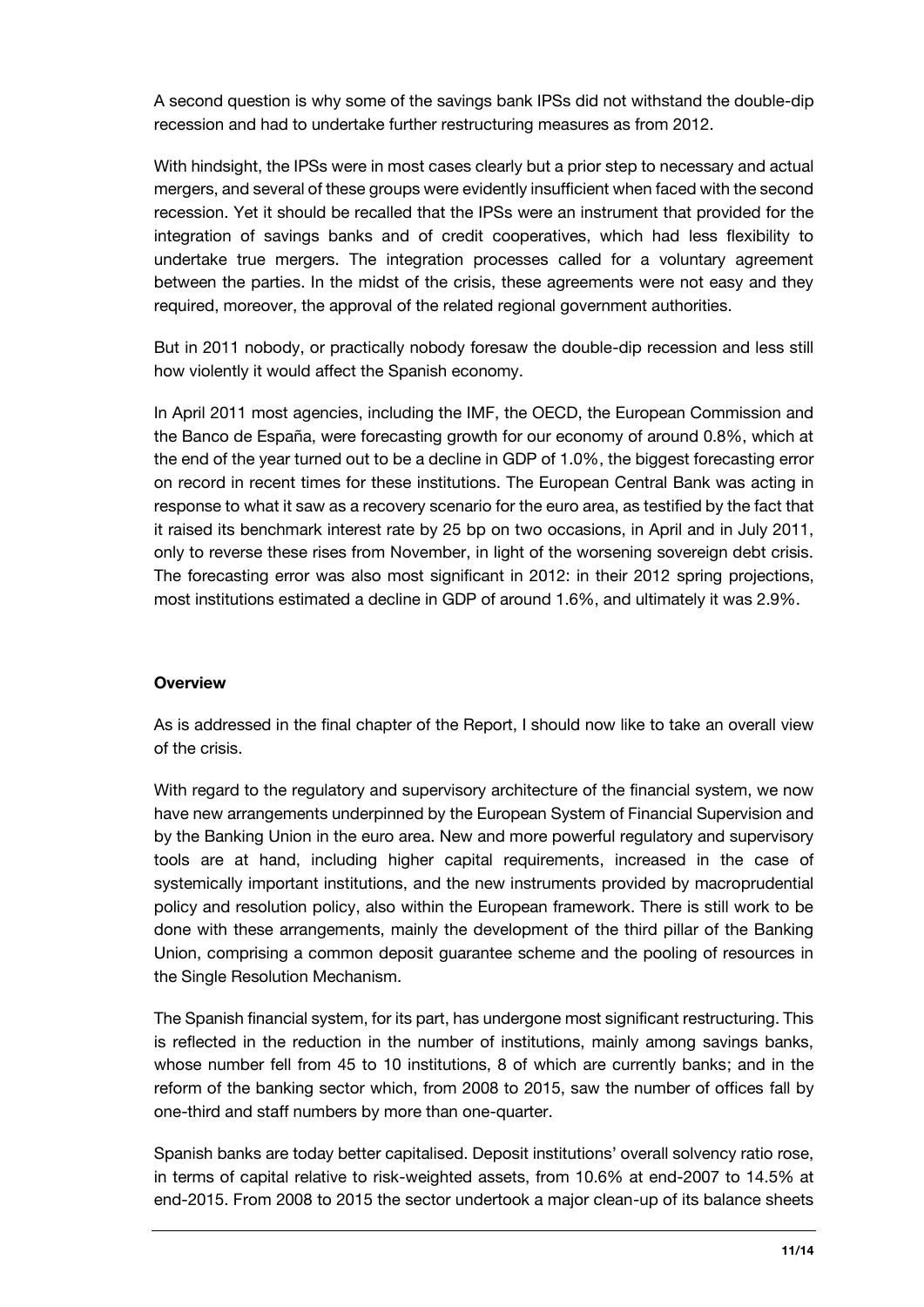through provisioning totalling almost €300 billion, close to 20% of the total credit to residents at the time the crisis broke and to 28% of GDP in 2015.

At this juncture I should point out that, on reading these paragraphs, I am not forgetting the case of Banco Popular Español.

The Report provides details on the results for this bank, and on the assessment made under the July 2012 Memorandum of Understanding with regard to our banks' capital needs. As is known, this assessment was conducted by the consultancy firm Oliver Wyman, and its outcome was that Banco Popular evidenced capital needs in excess of €3.2 billion. But in October 2012 it was concluded that both Banco Popular, and the other institution for which capital needs have been identified, namely Ibercaja, could cover these needs by their own means, without resort to public funds and, therefore, also without transferring assets to Sareb. I believe the resolution of Banco Popular, undertaken early in June in accordance with the provisions of the 2014 European Directive, is set in a different context to that of the analysis of the crisis from 2008 to 2014, even if it is considered that the still-distant source of the problems of Banco Popular can be found in the period covered by the Report. But here I shall naturally defer to what this Commission should decide.

Regarding public aid, the Report details in its various chapters the aid injected into the financial system during the crisis. This is summarised in Tables 5.5 and 5.6 (pp. 246-247).

At the close of 2015, recorded total net funds assigned to supporting the Spanish financial system were €60,613 million, €39,542 million of which relate to public funds provided by the FROB and  $E21,071$  million to private funds provided by the DGS. Naturally, these figures will vary depending on the recoverable value of the assets currently owned by the FROB and the DGS.

In terms of the comparison with other developed countries, there are various metrics to evaluate the fiscal cost of public aid.

The most general one is the outstanding balance of accumulated public debt. In gross terms, Spain's public debt as a consequence of assistance to the financial sector was 4.7% of GDP in 2015 and 4.6% in 2016, in line with the average for the euro area. However, in terms of net debt assumed by the public sector (accumulated liabilities minus the value of publicly owned assets), the euro area average stood at end-2015 at 1.8% of GDP and at 1.9% in 2016. Greece and Ireland are the countries that have assumed most net public debt (around 20% of GDP), followed by Slovenia and Portugal (7-8% of GDP). In Spain's case, this figure in 2015 was 3.7% of GDP, and it had risen to 3.8% in 2016.

## **Conclusions**

I should like to conclude by summarising the reflections contained in the Report on the conduct of the Banco de España.

Firstly, our Report indicates that the Banco de España did not adopt measures that could, perhaps, have checked the sizeable increase in credit to the private sector recorded between 2001 and 2007, in particular in the construction and real estate development